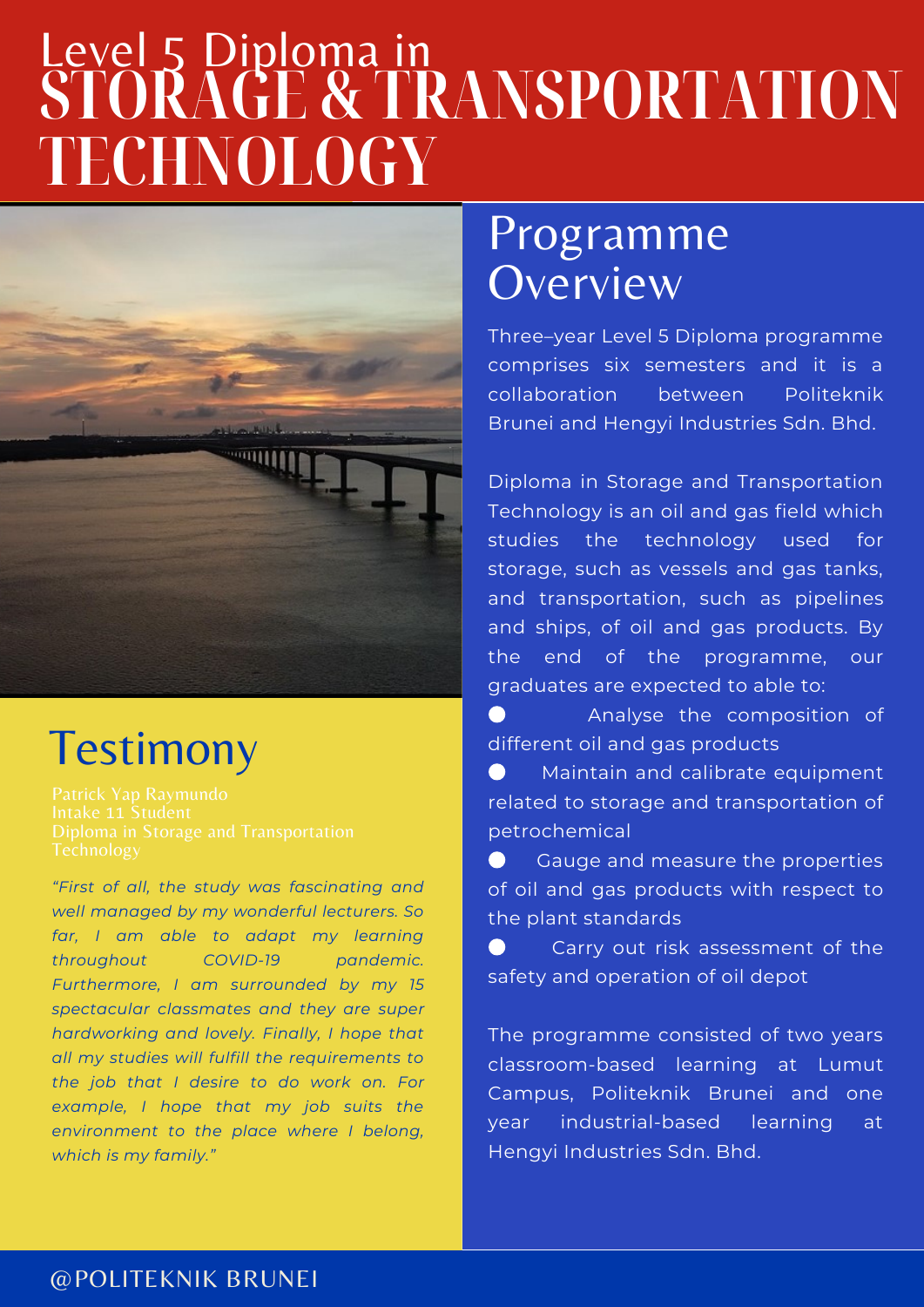# Level 5 Diploma in **STORAGE & TRANSPORTATION TECHNOLOGY**

### List of Modules

### Semester 1

- HS1101 Health, Safety, Security and Environment
- GS1101 Pengajian Melayu Islam Beraja
- GS1102 Pendidikan Islam
- GS1127 Mathematics for Science
- GS1118 Communication Skills
- ST1201 General Chemistry

### Semester 2

- ST2201 Chemical Drawing and CAD
- ST2202 Electrical and Electronics **Technology**
- ST2203 Engineering Hydrodynamics
- ST2204 Pyrology Foundation
- ST2205 Chemical Unit Process and Equipment
- LA2501 Language

#### Throughout 3 years programme

• FM1108 Enrichment

#### Semester 5 & 6 *(Industrial Base Learning)*

- ST5301 Professional Knowledge and Competency 1
- ST5302 Professional Knowledge and Competency 2

## **Testimony**

"I am a first batch student from this course and just pursued 1st semester. As far as I know, we had learnt the most important module in the first place and it is very much related with our future job, *General Chemistry which is covering basic theory in chemistry. Apart from that, we had gone through each assignment per module in a group to learn teamwork, sharing ideas, communicate and brainstorming. Once completed 3 years, students will have their opportunities to become petrochemical operators at Hengyi Industries Sdn. Bhd."*

#### @POLITEKNIK BRUNEI

### Semester 3

- ST3201 Technology and Equipment of Oil Depot
- ST3202 Introduction to Oil and Product
- ST3203 Pumps and Compressors
- ST3204 Corrosion Control in The Refining Industry
- ST3305 Instrument and Automation of Storage and Transportation
- BE1102 Entrepreneurship Basics
- LA2501 Language

### Semester 4

- ST4301 The Basic Safety Knowledge of Port and Ship and Port Security
- ST4302 Production Technology of Oil Depot
- ST4303 Measurement Technology of Oil Product
- ST4304 Storage and Transportation of Liquefied Hydrocarbons
- ST4305 Safety Technology and Management of Oil Depot
- IS1212 Information Technology
- LA2501 Language